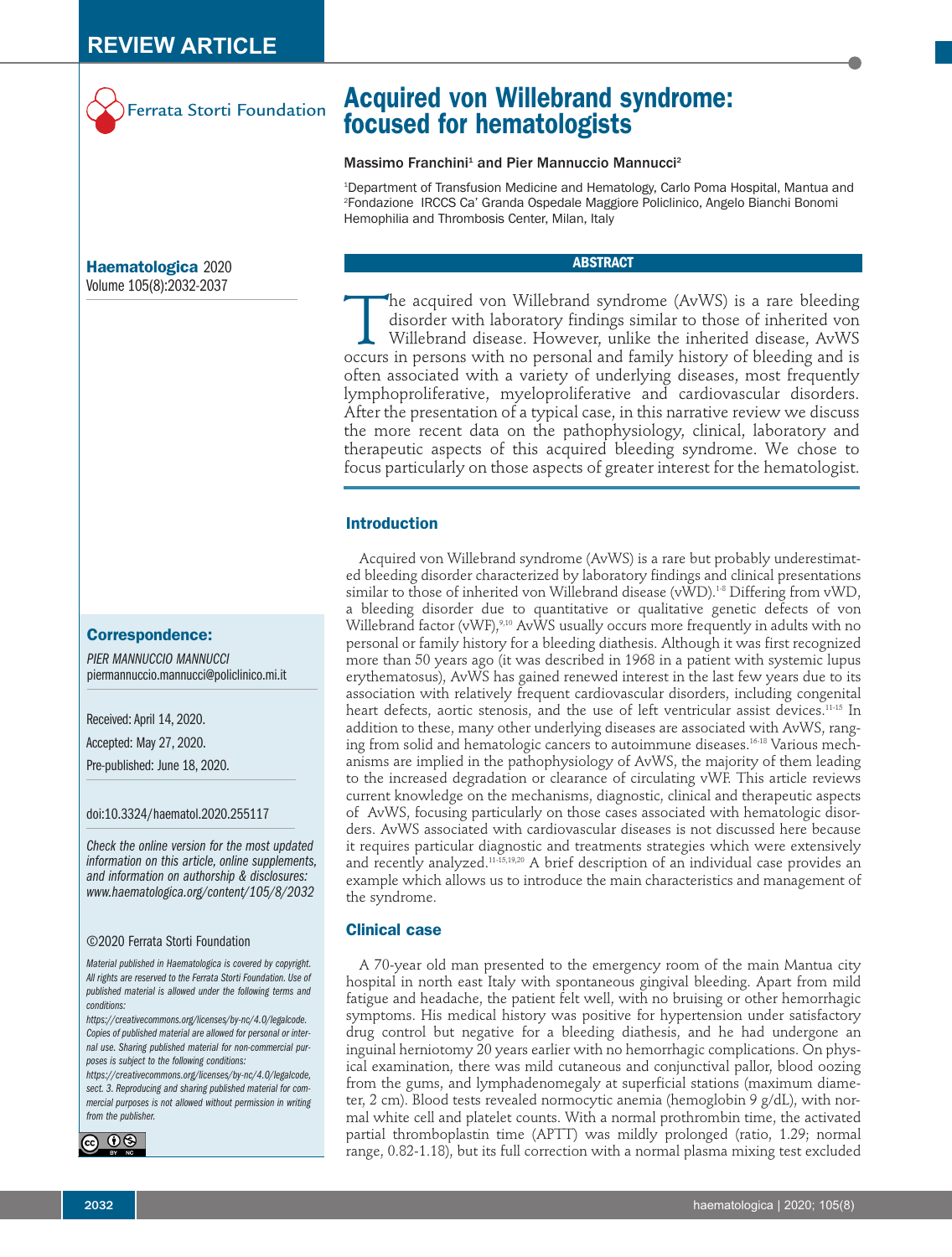a coagulation inhibitor. Screening for lupus anticocoagulant was also negative. Factor VIII coagulant activity (FVIII:C) was 40% (normal range, 50-150%), von Willebrand factor antigen (vWF:Ag) was 18% (normal range. 50-120%), ristocetin co-factor activity (vWF:RCo) was 29% (normal range, 50-150%), and the collagen binding activity (vWF:CB) was 37% (normal range, 50-150%). Following the observation of slightly elevated serum proteins (8.8 g/dL; normal range, 6.5-8.0 g/dL), electrophoresis showed increased concentrations in the beta  $(\beta)$  (2.58) g/dL; normal range, 0.6-0.9 g/dL) and gamma (γ) (2.36; normal range, 0.8-1.4 g/dL) regions, with a double spike at a concentration of 1.67 g/dL (Figure 1). Immunofixation confirmed a double monoclonal component, IgM kappa (k). Immunoglobulin assays showed serum IgG levels of 5.39 g/L (normal range, 7-16 g/L), IgA 0.11 g/L (normal range, 0.7-4 g/L), but very high IgM at 63.7 g/L (normal range, 0.4-2.3 g/L). Bone marrow biopsy detected increased cellularity (90%) that accounted for at least 40% of interstitial cellular aggregates of lymphoid, lymphoplasmacytoid and plasma cells, that at immunohistochemical analysis were positive for CD20, IgM and  $\kappa$  light chains but negative for CD5, CD23, D1 cyclin and lambda (λ) light chains. Megakaryocytic and myelo-erythroid lineages were represented but depressed. An abdominal ultrasound showed no hepatosplenomegaly nor lymphadenopathy. On the basis of these findings a diagnosis of AvWS associated with Waldenstrom macroglobulinemia was made. The patient underwent a test with desmopressin (DDAVP) given subcutaneously at a dose of 0.3 ug/kg in an attempt to increase vWF and FVIII plasma levels, but no increase was observed at 1, 2 and 4 hours post injection. Due to the very high serum levels of the IgM monoclonal component, the patient underwent four plasma apheretic procedures (each with the removal of 1.5 plasma volume), resulting in a significant reduction in the monoclonal component, and normalization of vWF/FVIII parameters (vWF:Ag 86%, vWF:RCo 77%, vWF:CB 69%, and FVIII:C 84%). The patient was treated with six monthly cycles of bendamustine-rituximab, with a good partial response (IgM 6 g/L, normal hemoglobin and



Figure 1. Example clinical case of acquired von Willebrand syndrome. Patient's serum protein electrophoresis. The arrows indicate a double spike within the beta (β) and gamma (γ) regions, respectively.

hemostasis test values, complete disappearance of the enlarged lymph nodes). This positive response was maintained at a 3-year follow up, and a recent bone marrow biopsy showed a normal trilineage hematopoiesis with less than 10% lymphoplasmacytoid cells.

#### **Pathophysiology, clinical presentation, diagnosis**

#### **Pathophysiology**

In the past, AvWS was considered a very rare hemorrhagic disease. The more recent discovery of its association with relatively frequent cardiovascular disorders suggests that its prevalence is higher than previously thought.19,20 Unlike acquired hemophilia (another rare acquired bleeding disorder caused by autoantibodies that neutralize FVIII coagulant activity), $^{21\cdot 23}$  the complex pathophysiology of AvWS involves various and different mechanisms.16-18 Most cases are due to an increased plasma clearance of vWF caused by such mechanisms as antibodies, cell adsorption, shear stress or increased proteolysis. At variance with acquired hemophilia, AvWS almost always occurs in association with an underlying disorder;16-18 besides cardiovascular disorders, those more frequently associated are lymphoproliferative disorders [multiple myeloma, chronic lymphocytic leukemia, monoclonal gammopathy of undetermined significance (MGUS), Waldenstrom macroglobulinemia], and, less frequently, other hematologic malignancies (myeloproliferative neoplasms including essential thrombocythemia, polycythemia vera, primary myelofibrosis, and chronic myeloid leukemia), solid malignancies, and autoimmune disorders (Table 1).<sup>16-18,24,25</sup> In a registry of the International Society of Thrombosis and Haemostasis (ISTH) that collected data from 211 AvWS cases, lymphoproliferative disorders were the most frequent underlying disorder in 48% of cases, whereas myeloproliferative neoplasms and solid tumors accounted for 15% and 5% of cases.16-18 Mohri *et al.*, in a prospective study evaluating 206 patients with a range of hematologic disorders, estimated that AvWS was present in approximately  $10\%$  of these patients.<sup>25</sup> The different underlying disorders lead to AvWS through different mechanisms. In patients with hypothyroidism, the syndrome is caused by the decreased synthesis of an otherwise qualitatively normal vWF, and this can be reversed by l-thyroxine therapy.<sup>26,27</sup> In most other cases, the synthesis of vWF in megakaryocytes and endothelial cells and its release in circulation are normal, so that AvWS recognizes other mechanistic pathways. In cardiac valvulopathies and left ventricular assist devices, sheering of high-molecular-weight (HMW) vWF multimers by mechanical stress or proteolysis induced by ADAMTS 13 (a disintegrin and metalloproteinase with a thrombospondin type 1 motif, member 13) are involved.28-33 In cases associated with plasma cell dyscrasias (MGUS and multiple myeloma), as well as in autoimmune diseases such as systemic lupus erythematosus, circulating autoantibodies directed against functional or non-functional vWF domains have been reported.31-33 Antibody binding to vWF leads to the formation of immune complexes that are cleared from the circulation by the reticulo-endothelial system. Antibodies that neutralize platelet-related vWF activities (inhibitors) have seldom been reported. Finally, a mechanism involving the selective adsorption of HMW multimers on tumor cells leading to their enhanced plasma clearance has been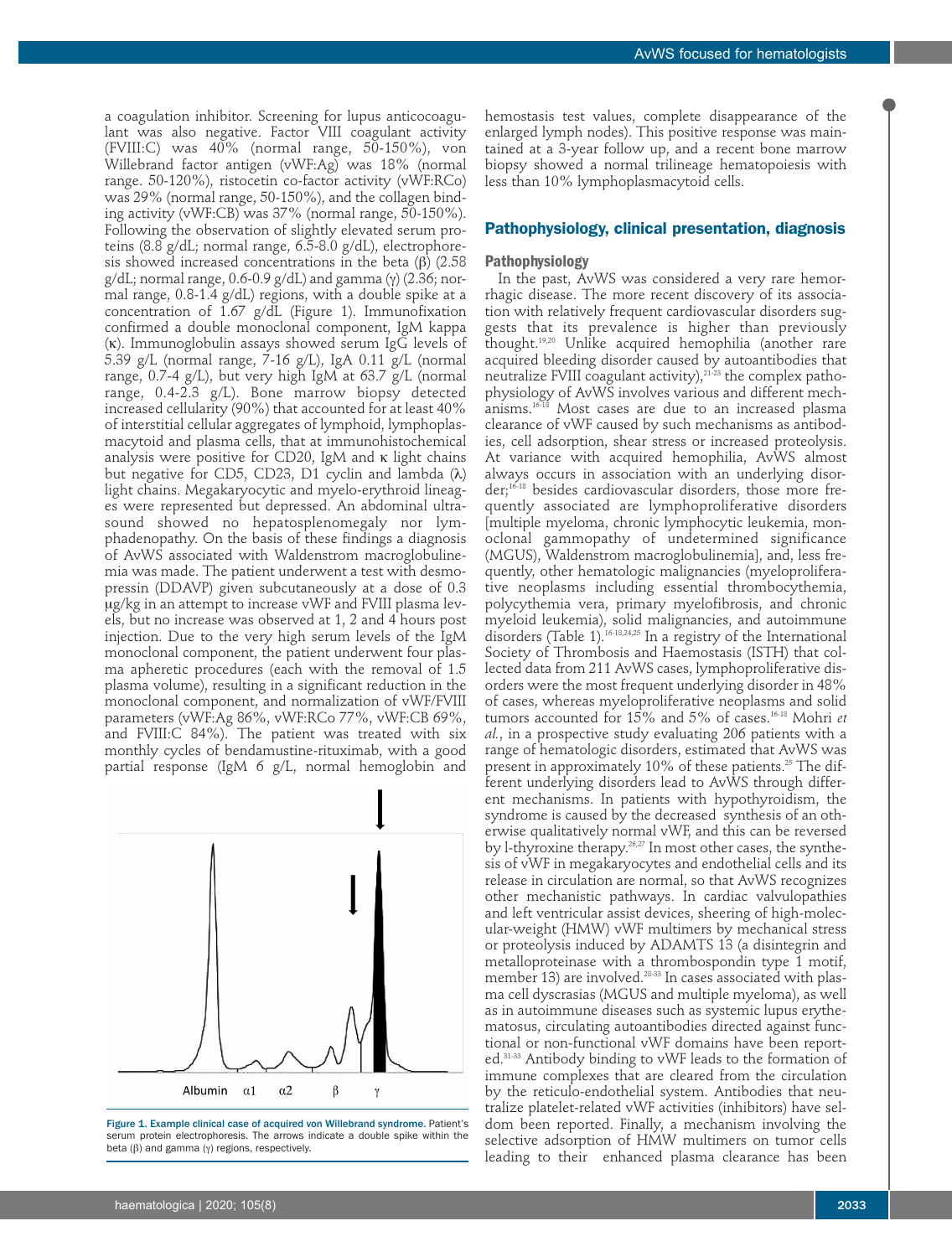described in lymphoproliferative diseases (multiple myeloma, Waldenström's macroglobulinemia, non-Hodgkin lymphoma, hairy cell leukemia) and solid cancers.<sup>33</sup> In MGUS, the aberrant expression on abnormal plasma cells of the glycoprotein Ib (the principal platelet receptor of vWF) was associated with its selective binding to these cells.34 vWF adsorption onto the cell membranes and subsequent plasma clearance has also been involved in AvWS associated with myeloproliferative neoplasms.<sup>35</sup> For example, adsorption on platelets is the mechanism in essential thrombocythemia, with an inverse relationship between platelet count and the plasma defect of HMW multimers.35 In addition, essential thrombocythemia and other myeloproliferative neoplasms may cause the syndrome through increased plasma vWF proteolysis.

#### **Clinical features**

The bleeding diathesis usually occurs rather late in life in persons with no past and family history of bleeding. The main symptoms are mild to moderately severe mucocutaneous bleeding (ecchymosis, epistaxis, menorrhagia, gastrointestinal tract bleeding), similar to inherited vWD, or excessive bleeding following trauma or surgical procedures, particularly when FVIII:C is low. Gastrointestinal bleeding is usually associated with the detection of angiodysplasia. The mechanism of this vascular abnormality, which has also been described in inherited type 2 and type 3 vWD, involves the defect of HMW vWF multimers, that characterizes all AvWS cases<sup>10</sup> with the only exception of those associated with hypothyroidism. According to the ISTH registry,<sup>16-18</sup> patients with AvWS associated with lymphoproliferative disorders have more severe bleeding symptoms than those with other underlying conditions, even though bleeding-related deaths have seldom been reported. As mentioned above, lymphoproliferative disorders account for a significant proportion of AvWS cases, ranging from 30% to 48%. A few studies have investigated the association of myeloproliferative neoplasms with AvWS.35-38 Mital *et al*., in two studies involving 312 consecutive patients with essential thrombocythemia (n=170) or polycythemia vera (n=142), found prevalences of 20% and 12%, respectively, and they recommend that persons with these disorders and a bleeding tendency should be screened for the presence of an underlying AvWS.<sup>35,36</sup> A high prevalence was also found by Rottenstreich et al.<sup>37</sup> in 173 patients with thrombocythemia (n=116) or polycythemia (n=57), $37$  meaning that 55% of those with thrombocythemia and 49% of those with polycythemia had an AvWS. Younger age, higher platelet count and hemoglobin levels, as well as the presence of the *JAK2<sup>V617F</sup>* somatic mutation, independently pre-

dicted the syndrome in patients with thrombocythemia but not in polycythemia, the only predictor being a higher platelet count.<sup>37</sup> Furthermore, Mital *et al.*,<sup>38</sup> in an investigation of 21 patients with systemic mastocytosis, found a high rate of AvWS accompanied by mild to moderate symptoms of mucocutaneous bleeding (ecchymosis, menorrhagia, epistaxis).

#### **Diagnosis**

In the absence of a family history of bleeding, the diagnosis of AvWS is usually based on the laboratory tests used to diagnose inherited vWD.<sup>39,40</sup> A defect in primary hemostasis is demonstrated by a prolonged skin bleeding time or prolonged closure time with PFA-100.<sup>40</sup> Plasma samples usually show normal or mildly decreased vWF:Ag contrasting with a more marked decrease in vWF:RCo and vWF:CB.40 The latter qualitative platelet-related activity assays of vWF are frequently lower than the quantitative vWF:Ag assay, resulting in vWF:RCo/vWF:Ag ratios that are often below 0.7, similar to type 2A  $vWD.^{40}$  When FVIII:C is low, a prolonged APTT is also observed. vWF multimer electrophoresis is warranted to demonstrate the defect of HMW multimers that helps to distinguish AvWS from type 1 vWD.<sup>9,10</sup> Measurement of the plasma vWF propeptide, which reflects the degree of vWF biosynthesis, is not currently recommended to distinguish inherited vWD from AvWS41,42 because the latter is often characterized by an accelerated clearance of vWF from the circulation but normal synthesis, so that propeptide levels are normal. At variance with acquired hemophilia, autoantibodies that inhibit platelet-related vWF activity play a mechanistic role in a minority of AvWS cases.43,44 Nevertheless, because the presence of neutralizing antibodies seems to be associated with a more severe bleeding tendency, antibody screening should be performed in all AvWS cases. The most common method used to look for an inhibitory activity against vWF is based upon mixing studies (patient plasma mixed with normal plasma and incubated at 37°C), followed by the measurement of both residual vWF:RCo and vWF:CB.40-44 However, an inhibitor is seldom demonstrated and the antibodies that bind vWF and accelerate its plasma clearance without neutralizing vWF activity cannot be detected with this method. Enzyme-linked immunosorbent assays (ELISA) are an option that has, however, not yet been adequately standardized.45 Overall, diagnosis of AvWS is difficult, and a correct workup should consider all information from both clinical and case history evaluation as well as laboratory results. In particular, the differential diagnosis with milder forms of inherited vWD is important given the difference in therapeutic approach (see below).

|  | Table 1. Conditions associated with the acquired von Willebrand syndrome. |  |  |  |  |  |  |  |
|--|---------------------------------------------------------------------------|--|--|--|--|--|--|--|
|--|---------------------------------------------------------------------------|--|--|--|--|--|--|--|

| <b>Conditions</b>   |                                                                                                                                                                                                                                                                       |
|---------------------|-----------------------------------------------------------------------------------------------------------------------------------------------------------------------------------------------------------------------------------------------------------------------|
| Cancers             | Hematologic: MGUS, multiple myeloma, Waldenstrom macroglobulinemia, chronic lymphocytic leukemia, hairy<br>cell leukemia, lymphomas, essential thrombocythemia, polycythemia vera, chronic myeloid leukemia.<br>Solid: Wilm's tumor, lung and bladder adenocarcinoma. |
| Autoimmune diseases | Systemic lupus erythematosus, autoimmune thyroid disorders, connective tissue diseases, GvHD.                                                                                                                                                                         |
| Drug-induced        | Antibiotics (griseofulvin, ciprofloxacin), anticonvulsants (valproic acid), plasma volume expander (HES).                                                                                                                                                             |
| Other               | Cardiovascular disorders (aortic stenosis, congenital cardiac defects, mitral valve prolapse, left ventricular assist<br>devices), infections (viral, parasitical), uremia, gastrointestinal angiodysplasia, diabetes.                                                |
|                     |                                                                                                                                                                                                                                                                       |

MGUS: monoclonal gammopathy of unknown significance; GvHD: graft-*versus-*host disease; HES: hydroxyethyl starch.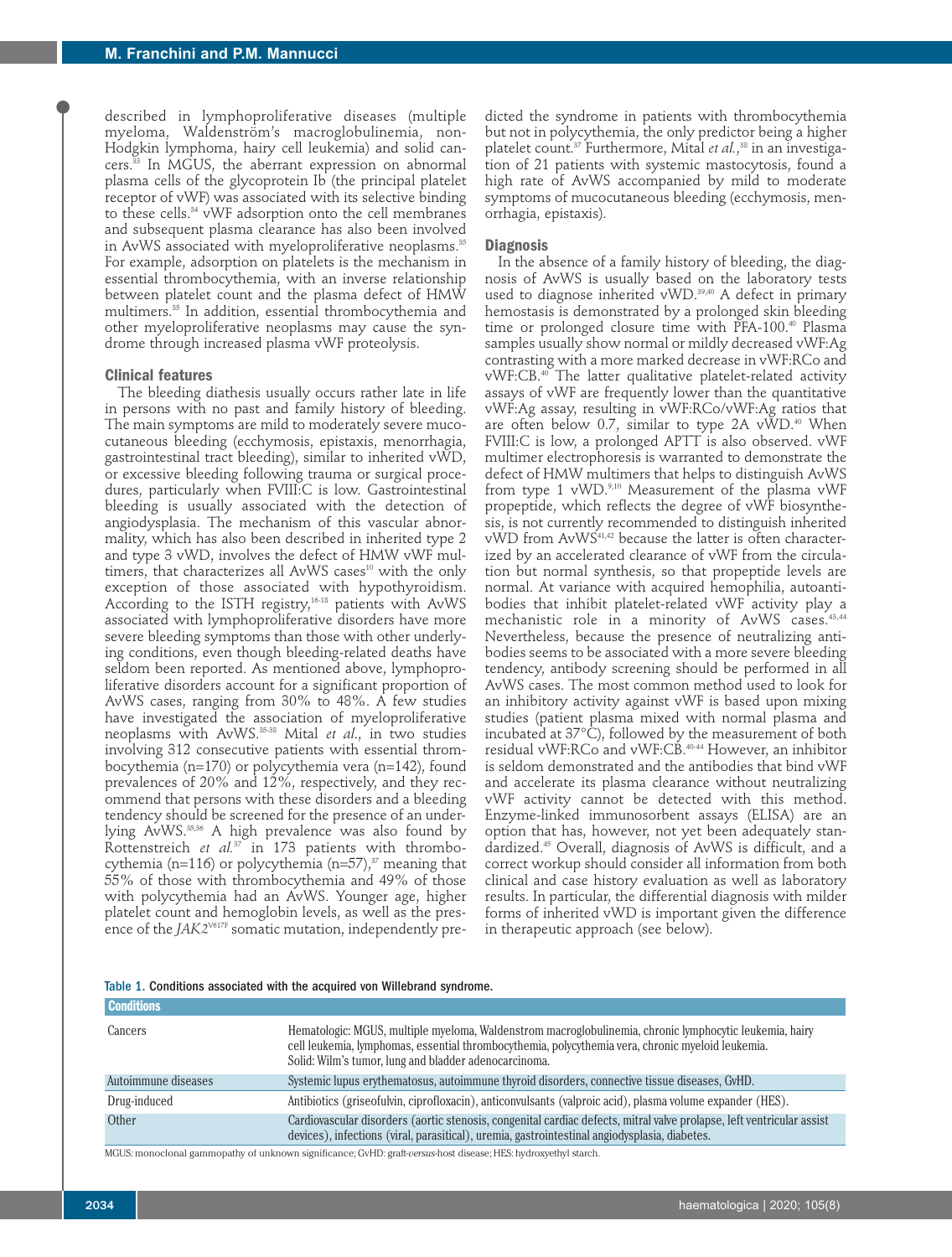#### **Treatment**

There are three main treatment goals for patients with AvWS: the control of acute bleeding, its prevention in high-risk situations, and the achievement of a stable remission or cure of the syndrome.<sup>46,47</sup> Removal of the underlying disorder (i.e. by means of surgery, chemotherapy, radiotherapy and/or immunosuppressants), which is not within the scope of this review, is the only potentially curative approach. However, treatment of the associated condition may not be feasible, and a partial remission does not always ameliorate the bleeding symptoms.

As far as the hemostatic therapies are concerned, a range of different medications have been used: desmopressin (DDAVP), vWF/FVIII concentrates, antifibrinolytic agents, high-dose intravenous immunoglobulins (HDIVIg), plasmapheresis and recombinant activated factor VII  $(rFVIIa).$ <sup>46,47</sup>

The synthetic analog of DDAVP, given intravenously or subcutaneously at the dose of  $0.3 \mu$ g/kg, was used to control or prevent bleeding in the AvWS.<sup>48,49</sup> The ISTH registry reported an overall success rate with DDAVP of approximately 30%, although this varied according to the underlying disorder: lower in cardiovascular disorders (10%) and myeloproliferative neoplasms (21%), and higher in autoimmune (33%) and lymphoproliferative (44%) disorders.16-18 In a prospective trial performed in ten patients with MGUS, plasma vWF levels increased in all patients after DDAVP, but the increase was short-lasting.<sup>44</sup> A short plasma half-life of vWF following DDAVP administration has also been observed in the context of other lymphoproliferative disorders and is thought to be related to the presence of anti-vWF antibodies. A transient effect of DDAVP was also observed in patients with myeloproliferative neoplasms, mainly due to adsorption or proteolytic cleavage of the released vWF. It is advisable to closely monitor FVIII:C and vWF:RCo/vWF:CB plasma levels after DDAVP in order to maintain these at levels that are sufficient to prevent or treat bleeds.

As far as replacement therapy is concerned, several plasma-derived concentrates containing vWF have been used in AvWS.16-18 In the ISTH registry, vWF/FVIII concentrates showed a favorable response in approximately 40% of cases,18 with dosages ranging between 30-100 vWF:RCo units/kg. The half-life of infused vWF is shorter than in inherited vWD, thus requiring higher doses of vWF/FVIII concentrate to ensure adequate hemostatic plasma levels.16-18 Plasma FVIII:C and vWF:RCo must be monitored when administering DDAVP, particularly in patients undergoing invasive or surgical procedures.

The antifibrinolytic agents most commonly used in

AvWS are the lysine analogs ε-aminocaproic acid, administered at a dose of 50-60 mg/kg every 4-6 hours, and tranexamic acid, at a dose of 20-25 mg/kg every 8-12 hours.<sup>50</sup> These drugs can be given orally, intravenously or topically, and act by inhibiting plasminogen activation. Antifibrinolytics are primarily used as adjuvants together with DDAVP or vWF/FVIII concentrates for surgery and bleeding, particularly at sites with high fibrinolytic activity (i.e. gastrointestinal and oral tracts); however, these drugs may be used alone for minor bleeding episodes.

The ISTH registry reported a 33% success rate in clinical cases receiving HDIVIg in AvWS, especially for lymphoproliferative disorders (37%), solid tumors (100%), and immunological diseases (50%).<sup>16-18</sup> HDIVIg is especially useful in cases associated with MGUS.<sup>44</sup> In a prospective trial which enrolled ten patients with AvWS and MGUS, HDIVIg was more effective than DDAVP and VWF/FVIII concentrates because there was a more sustained increase in FVIII/VWF activities and shortening of bleeding time for at least 15-20 days in all IgG-MGUS cases.<sup>44</sup> In contrast, no response was observed in patients with IgM class MGUS (IgM-MGUS).44 In addition, prophylactic infusions of HDIVIg every 21 days stopped recurrent gastrointestinal bleeding in patients with IgG-MGUS. The mechanisms of action of HDIVIg may involve an anti-idiotype effect, blockage of reticulo-endothelial Fc-receptors, or capture of the circulating immune complexes by the immunoglobulins.53 The recommended doses of HDIVIg are 1 g/kg for two days or 0.4 g/kg for five days.<sup>51-54</sup> The increase in vWF and FVIII:C levels usually occurs within 24-48 hours and may last up to 3-4 weeks; thus, additional courses of HDIVIg every 21 days are necessary to maintain a clinical response. On the whole, HDIVIg represent an important therapeutic tool for the management of AvWS, especially for cases associated with IgG monoclonal gammopathies, lymphoproliferative disorders, and multiple myeloma associated IgG paraproteins.<sup>44</sup> Due to the delay in the postinfusion increase in vWF and FVIII:C levels, HDIVIg is not effective in the management of acute bleeding; in these cases, the medication must be administered together with shorter-acting agents such as DDAVP and vWF/FVIII concentrates.51-54 The main goal of plasmapheresis is to temporarily eliminate autoantibodies and paraproteins from the circulation. This procedure is particularly effective in IgM-MGUS, which generally responds poorly to other treatments. Finally, rFVIIa, usually administered at a dose of 90 mg/kg for a median of three doses, has been successfully used when bleeding associated with AvWS is unresponsive to DDAVP and vWF/FVIII concentrates.<sup>55-59</sup>

Table 2 summarizes the multiple therapeutic strategies available for the treatment or prevention of bleeding in

|  |  |  | Table 2. Hemostatic therapies in acquired von Willebrand syndrome associated with different underlying diseases. |  |  |  |  |  |  |  |
|--|--|--|------------------------------------------------------------------------------------------------------------------|--|--|--|--|--|--|--|
|--|--|--|------------------------------------------------------------------------------------------------------------------|--|--|--|--|--|--|--|

| <b>Underlying diseases</b> | <b>Therapy</b>                                                                                                                                                          |
|----------------------------|-------------------------------------------------------------------------------------------------------------------------------------------------------------------------|
| Cardiovascular             | vWF/FVIII concentrates, antifibrinolytics                                                                                                                               |
| Lymphoproliferative        |                                                                                                                                                                         |
| - IgG MGUS                 | <b>HDIVIg</b>                                                                                                                                                           |
| - IgM MGUS                 | Plasmapheresis, DDAVP, vWF/FVIII concentrates, antifibrinolytics, rFVIIa                                                                                                |
| - Lymphoma, myeloma        | DDAVP, vWF/FVIII concentrates, antifibrinolytics, rFVIIa, HDIVIg                                                                                                        |
| Myeloproliferative         | DDAVP, vWF/FVIII concentrates, antifibrinolytics                                                                                                                        |
| Autoimmune                 | HDIVIg, DDAVP, vWF/FVIII concentrates                                                                                                                                   |
|                            | MGUS: monoclonal gammopathy of unknown significance; vWF: von Willebrand factor; FVIII: factor VIII; HDIVIg: high-dose intravenous immunoglobulin; DDAVP: desmopressin; |

rFVIIa: recombinant activated factor VII.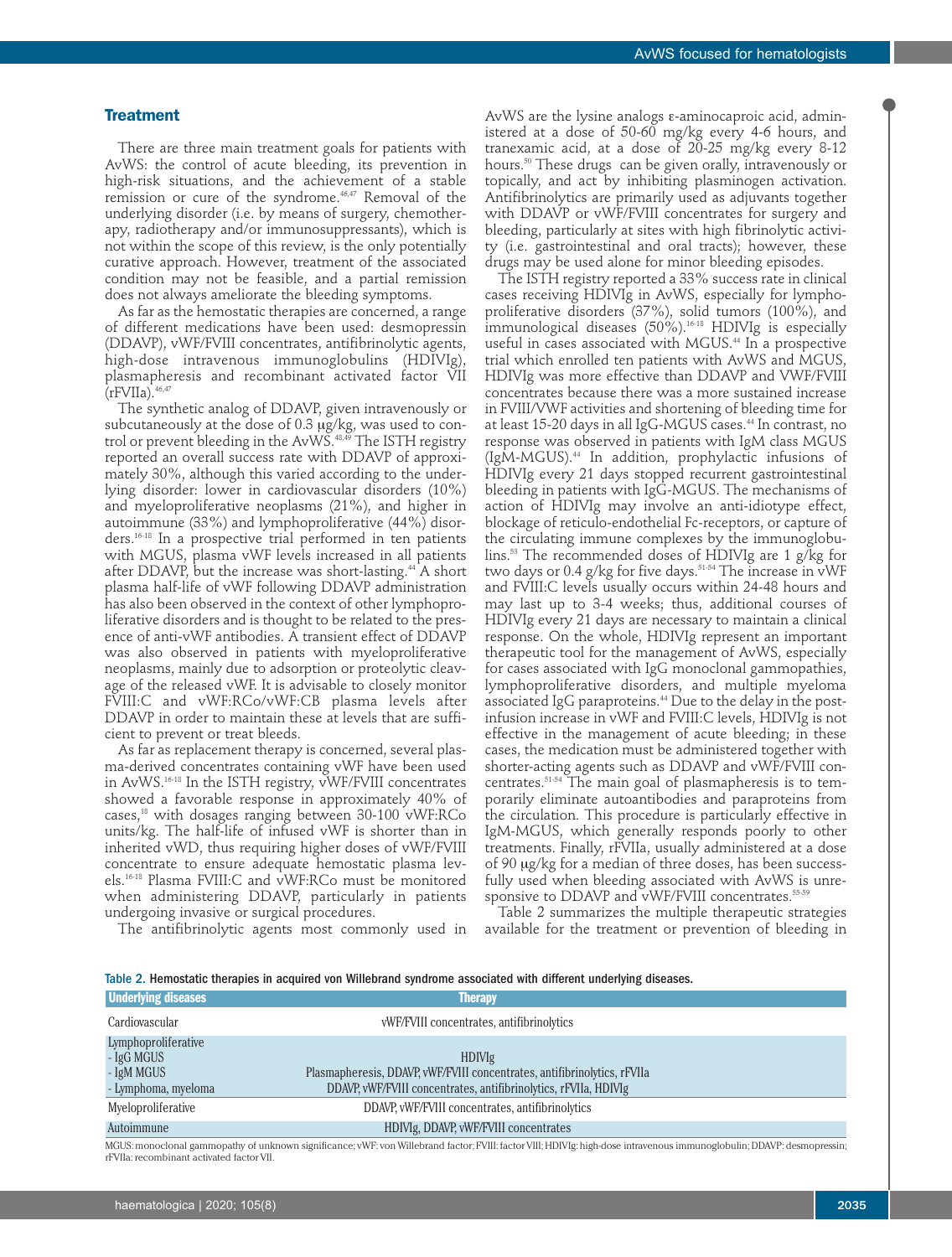AvWS. DDAVP and vWF/FVIII concentrates typically give a prompt but short-lived improvement in vWF and FVIII levels. High doses of vWF/FVIII concentrates usually result in higher response rates, particularly in cases associated with lymphoproliferative disorders, which represent the most challenging condition to treat, and in the context of myeloproliferative neoplasms. In these cases, the short plasma residence time of vWF must be taken into account when dosages and intervals of administration of DDAVP and vWF/FVIII concentrates are planned. Patients with IgG autoantibodies or paraproteins usually respond to HDIVIg with longer-lasting effects. In addition, antifibrinolytics may be helpful as adjuvant therapy, particularly for the management of mucocutaneous bleeds.

### **Conclusions**

Acquired von Willebrand syndrome is a highly heterogeneous bleeding disorder, usually characterized by mild to moderate hemorrhagic symptoms that may sometimes be severe, especially when the disease becomes manifest following surgery. Although AvWS is rare, our perception

is that its true incidence is underestimated due to the diagnostic complexity. When laboratory findings suggest vWD in a patient with a negative personal and family history of a bleeding diathesis, possible AvWS-associated conditions should be explored. We advise screening for AvWS in those patients with conditions potentially associated with this syndrome, particularly onco-hematologic disorders, at the time of the onset of abnormal and otherwise unexplained bleeding and before undergoing invasive or surgical procedures.

The diagnostic workup of patients with suspected AvWS is challenging. This is mainly due to the overlap in clinical and laboratory features with those of inherited vWD. Diagnosis requires the close integration of hematologists with laboratory experts. Similarly, a close interaction between clinicians from different specialties (i.e. hematology, oncology, rheumatology, cardiology) is needed to appropriately manage patients with AvWS. Besides the control or prevention of bleeding, which often requires the combination of multiple hemostatic medications, the mainstay of treatment is the removal of the underlying conditions. When feasible, this is the only way to cure AvWS.

## **References**

- 1. Michiels JJ, Michiels JJ, Budde U, et al. Acquired von Willebrand syndromes: clinical features, aetiology, pathophysiology, classification and management. Best Pract Res Clin Haematol. 2001;14(2):401-436.
- 2. Kumar S, Pruthi RK, Nichols WL. Acquired von Willebrand's syndrome: a single institution experience. Am J Hematol. 2003;72(4): 243-247.
- 3. Franchini M, Lippi G. Recent acquisitions in acquired and congenital von Willebrand disorders. Clin Chim Acta. 2007;377(1-2):62- 69.
- 4. Franchini M, Lippi G. Acquired von Willebrand syndrome: an update. Am J Hematol. 2007;82(5):368-375.
- 5. Franchini M, Lippi G, Favaloro EJ. Advances in hematology. Etiology and diagnosis of acquired von Willebrand syndrome. Clin Adv Hematol Oncol. 2010;8(1):20-24.
- 6. Mital A. Acquired von Willebrand syndrome. Adv Clin Exp Med. 2016;25(6):1337- 1344.
- 7. Charlebois J, Rivard GE, St-Louis J. Management of acquired von Willebrand syndrome. Transfus Apher Sci. 2018;57(6): 721-723.
- 8. Menegatti M, Biguzzi E, Peyvandi F. Management of rare acquired bleeding disorders. Hematology Am Soc Hematol Educ Program. 2019;2019(1):80-86.
- 9. Leebeek FW, Eikenboom JC. Von Willebrand's disease. N Engl J Med. 2016;375(21):2067-2080.
- 10. Mannucci PM. New therapies for von Willebrand disease. Blood Adv. 2019;3(21): 3481-3487.
- 11. Vincentelli A, Susen S, Le Tourneau T, et al. Acquired von Willebrand syndrome in aortic stenosis. N Engl J Med. 2003;349(4):343-349.
- 12. Loscalzo J. From clinical observation to mechanism--Heyde's syndrome. N Engl J Med. 2012;367(20):1954-1956.
- 13. Otto CM, Prendergast B. Aortic-valve stenosis--from patients at risk to severe valve obstruction. N Engl J Med. 2014;371(8):744- 756.
- 14. Mehta R, Athar M, Girgis S, Hassan A, Becker RC. Acquired Von Willebrand Syndrome (AVWS) in cardiovascular disease: a state of the art review for clinicians. J Thromb Thrombolysis. 2019;48(1):14-26.
- 15. Horiuchi H, Doman T, Kokame K, Saiki Y, Matsumoto M. Acquired von Willebrand syndrome associated with cardiovascular<br>diseases. I Atheroscler Thromb. Atheroscler 2019;26(4):303-314.
- 16. Federici AB, Rand JH, Bucciarelli P, et al. Acquired von Willebrand syndrome: data from an International registry. Thromb Haemost. 2000;84(2):345-349.
- 17. Federici AB, Budde U, Rand JH. Acquired von Willebrand syndrome 2004: international registry. Hämostaseologie. 2004;24(1):50- 55.
- 18. Federici AB, Budde U, Castaman G, Rand JH, Tiede A. Current diagnostic and therapeutic approaches to patients with acquired von Willebrand syndrome: a 2013 update. Semin Thromb Hemost. 2013;39(2):191- 201.
- 19. Muslem R, Caliskan K, Leebeek FWG. Acquired coagulopathy in patients With left ventricular assist devices. J Thromb Haemost. 2018;16(3):429-440.
- 20. Thomas J, Kostousov V, Teruya J. Bleeding and thrombotic complications in the use of extracorporeal membrane oxygenation. Semin Thromb Hemost. 2018;44(1):20-29.
- 21. Coppola A, Favaloro EJ, Tufano A, Di Minno MND, Cerbone AM, Franchini M. Acquired inhibitors of coagulation factors: Part Iacquired hemophilia A. Semin Thromb Hemost. 2012;38(5):433-446.
- 22. Franchini M, Mannucci PM. Acquired haemophilia: a 2013 update. Thromb Haemost. 2013;110(6):1114-1120.
- 23. Tiede A, Abdul Karim F, Jiménez-Yuste V, et al. Factor VIII activity and bleeding risk dur-

ing prophylaxis for severe hemophilia A: a population pharmacokinetic .<br>Haematologica. 2020 Apr 23. doi:<br>10.3324/haematol.2019.241554. [Epub 10.3324/haematol.2019.241554. ahead of print]

- 24. Veyradier A, Jenkins CS, Fressinaud E, Meyer D. Acquired von Willebrand syndrome: from pathophysiology to management. Thromb Haemost. 2000;84(2):175-182.
- 25. Mohri H, Tanabe J, Ohtsuka M, et al. Acquired von Willebrand disease associated with multiple myeloma: characterization of an inhibitor to von Willebrand factor. Blood Coagul Fibrinolysis. 1995;6(6):561-566.
- 26. Bruggers CS, McElligott K, Rallison ML. Acquired von Willebrand disease in twins<br>with autoimmune hypothyroidism: with autoimmune Response to desmopressin and L-thyroxine therapy. J Pediatr. 1994;125(6 Pt 1):911-913.
- 27. Franchini M, de Gironcoli M, Lippi G, et al. Efficacy of desmopressin as surgical prophylaxis in patients with acquired von Willebrand disease undergoing thyroid surgery. Haemophilia. 2002;8(2):142-144.
- 28. Tsai HM, Sussman II, Nagel RL. Shear stress enhances the proteolysis of von Willebrand factor in normal plasma. Blood. 1994;83(8): 2171-2179.
- 29. Yoshida K, Tobe S, Kawata M, Yamaguchi M. Acquired and reversible von Willebrand disease with high shear stress aortic valve stenosis. Ann Thorac Surg. 2006;81(2):490-494.
- 30. Pareti FI, Lattuada A, Bressi C, et al. Proteolysis of von Willebrand factor and shear stress-induced platelet aggregation in patients with aortic valve stenosis. Circulation. 2000;102(11):1290-1295.
- 31. Mohri H, Motomura S, Kanamori H, et al. Clinical significance of inhibitors in acquired von Willebrand syndrome. Blood. 1998;91 (10):3623-3629.
- 32. Gan TE, Sawers RJ, Koutts J. Pathogenesis of antibody-induced acquired von Willebrand syndrome. Am J Hematol. 1980;9(4):363- 371.
- 33. Richard C, Cuadrado MA, Prieto M, et al.